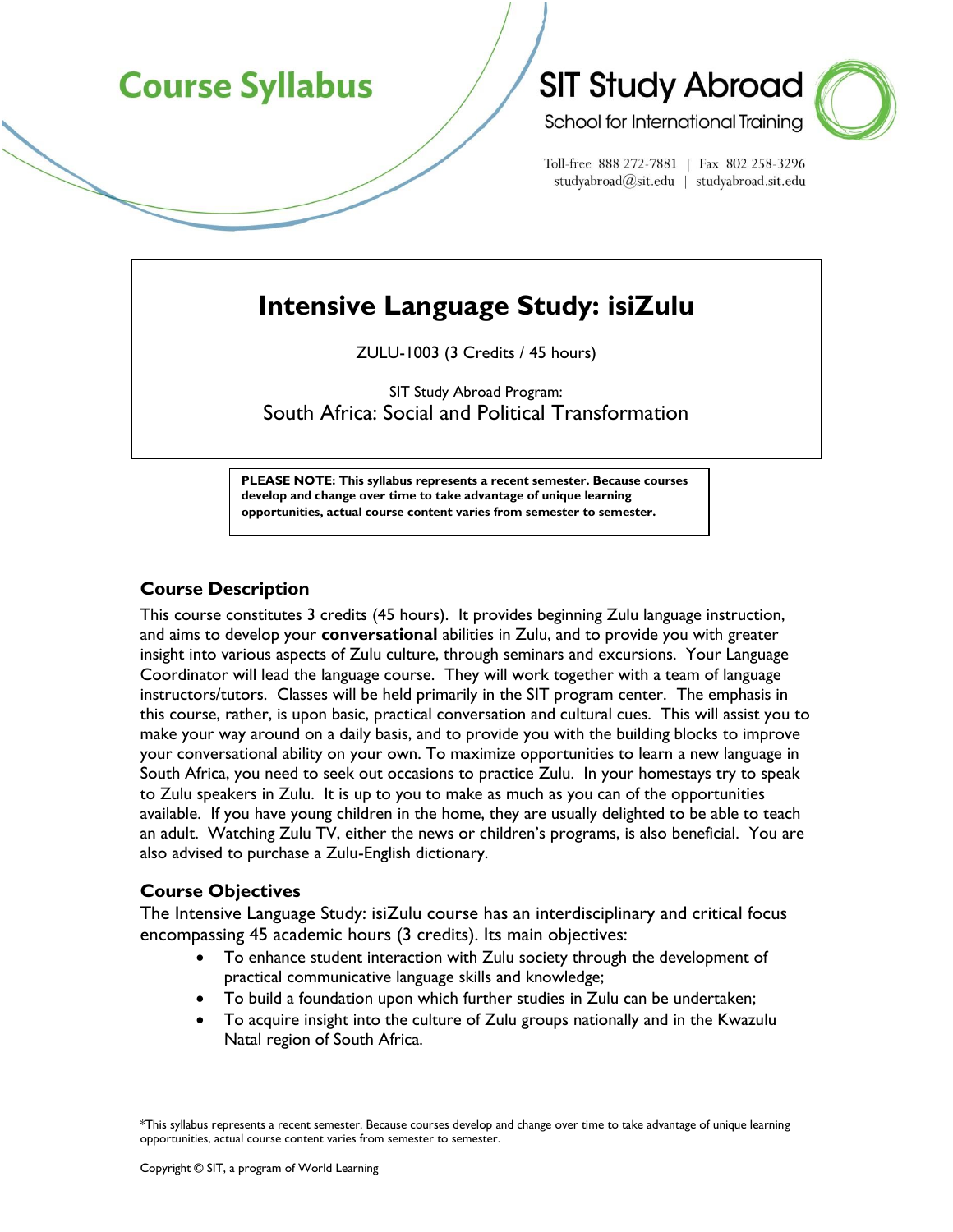## **Learning Outcomes**

By the end of the course, students should have the ability to:

- Demonstrate foundational understanding of Zulu through texts built upon selfintroduction, culturally appropriate greetings, asking for directions, market language, and other forms of basic self-expression.
- The requisite background knowledge from which to further build upon one's vocabulary and comprehension of Zulu;
- The capacity to demonstrate deeper and more nuanced understanding of Zulu culture.

## **Course Requirements**

### **Readings**

You are responsible for all the required readings, and should be prepared to bring them to bear on discussions in class. The readings will help you place the classes in their context, to challenge and engage lecturers, to generate questions for class discussions and to deepen your knowledge of particular aspects discussed in class. They are not necessarily tailor-made for each and every class.

Nyembezi, C. L. S. and G.R. Dent. *Scholar's Zulu Dictionary (English-Zulu, Zulu-English)*. Pietermaritzburg, KwaZulu-Natal: Shuter & Shooter Publishers (PTY) Ltd., 1982.

### *Recommended Reading*

Ngwane, Zolani. *Zulu.* New York: The Rosen Publishing Group, Inc., 1997.

PLEASE NOTE: COURSE CONTENTS, LECTURERS AND READINGS MAY BE MODIFIED AS NEEDED. SHOULD ANY CHANGE OF CLASS TOPICS OR LECTURERS BE NECESSARY, STUDENTS WILL BE PROMPTLY NOTIFIED.

## **Evaluation and Grading Criteria**

## **Intensive Language Study: isiZulu Assignments**

Class attendance is required and students are expected to be prepared for class and to participate actively in class. Your participation grade will be determined by your efforts to speak Zulu in and out of class. It will be negatively affected by failure to pay attention, or talking or other disruptive behaviour. Students will be assigned exercises and tests (both written and oral) by the instructor, and will be expected to complete a final exam (oral and written). The following breakdown of grades will be used to arrive at the final letter grade, which is determined by the Academic Director based on the instructor's evaluation and the staff's observations of the student's efforts to use Zulu both in and out of class:

*Oral:*  Class Oral 20 percent Final Oral exam 30 percent

*Written:* Narratives & Class work 10 percent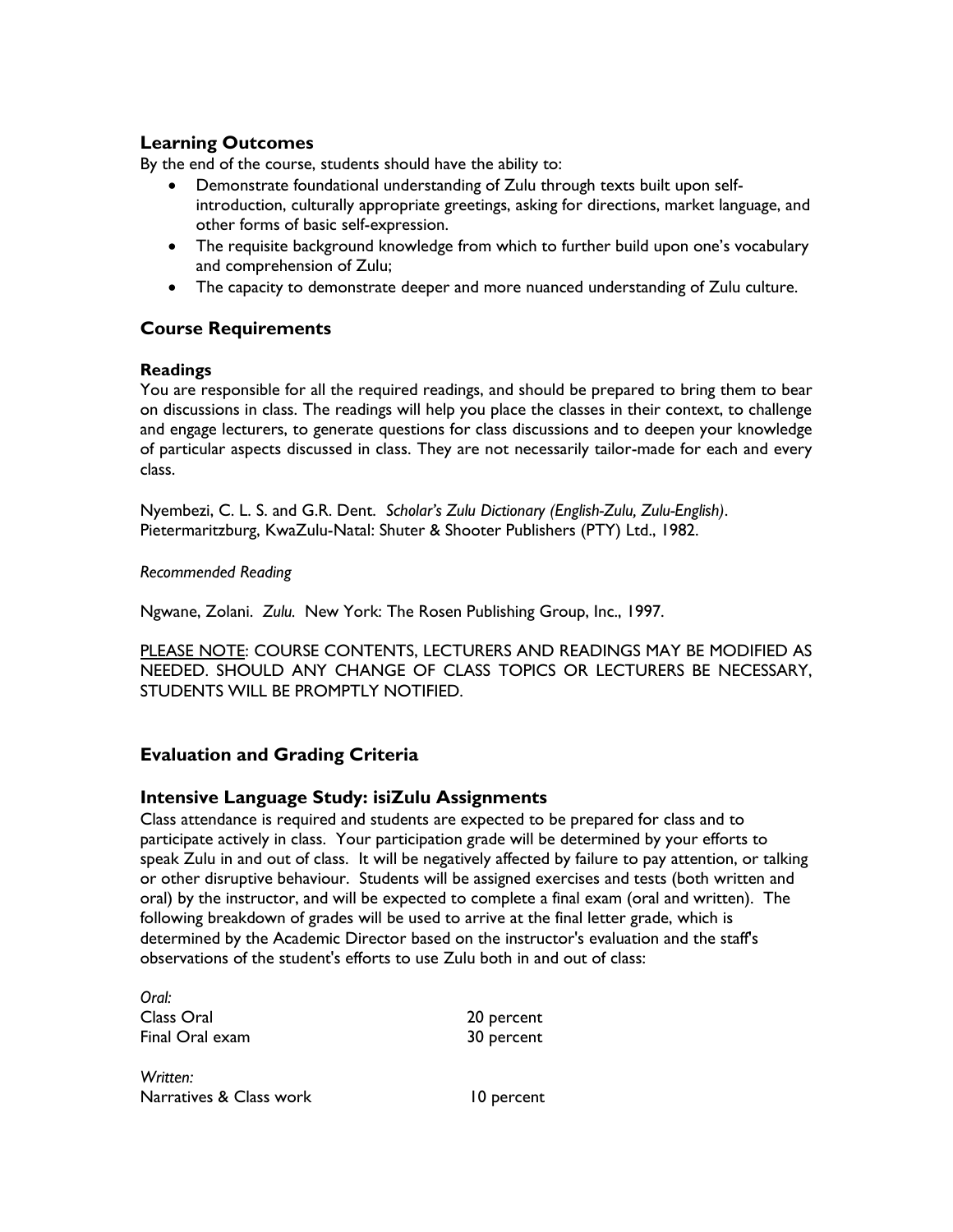Final Written Exam 30 percent Participation and 10 percent

**Grading Scale:** The grading scale for all classes is as follows:

94-100% A 90-93% A-87-89% B+ 84-86% B 80-83% B-77-79% C+ 74-76% C 70-73% C-67-69% D+ 64-66% D below 64 F

### **Grading Criteria**

All grades assigned will take into account the students´ special circumstances and challenges they face as foreign students. An "A" grade for an assignment entails superior (not just "very good") performance in terms of structure and organization of assignments, analysis, logical argumentation and consistency, and the provision of factual, numerical and/or historical evidence. In terms of class participation, an "A" grade refers to full attendance, punctuality, attentive listening and active engagement in all Academic Seminar lectures, discussions, field trips and other activities. It also means polite and respectful behavior. The level, frequency, and quality of the students` participation will be monitored and taken into account.

### **Program Criteria**

The course on Zulu is divided into two complementary modules:

### Module 1 – Introduction to Zulu

This unit is designed to introduce students to the basics of Zulu including structure, grammar, vocabulary and tense. Students will learn fundamental phrases and be introduced to the essential lexicon in order to be able to engage in culturally appropriate greetings, selfintroduction, asking for directions, vital market activities, and other essential and basic tasks. Through building capacity at the introductory level, students are encouraged to actively learn outside the formal classroom setting.

#### Module 2 – Zulu Language and Culture

Complementing the unit on the fundamentals of Zulu language, this unit integrates the goal of language acquisition with developing students' knowledge of Zulu culture and artistic expressions. To this end, through organized excursions and the support of the Zulu Department at the University of KwaZulu-Natal, students participate in Zulu storytelling, hear invited guests speak on Zulu cultural issues, attend cultural events such as the Zulu Reed Dance, visit the University of Zululand, or study Zulu song lyrics or other textual materials in Zulu.

### **Student Expectations**